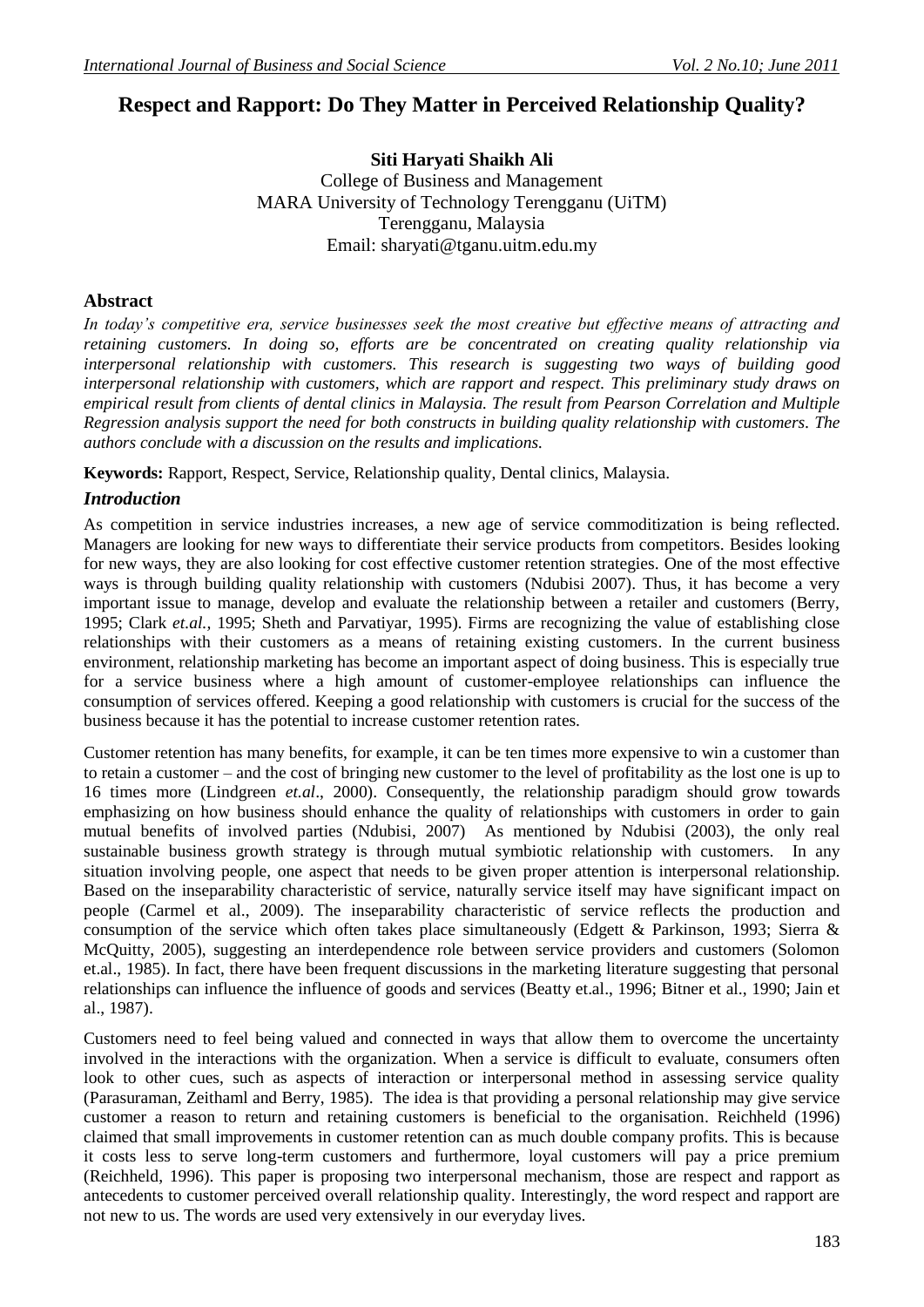In fact when the word 'respect' and 'rapport' are mentioned, the terms are used colloquially, as if everyone understands. The fact is that, not many researches have been conducted in these two areas, especially in the business field. The dimensions and consequences of respect and rapport remain unclear. The aim of this paper is to investigate the extent to which respect and rapport affect relationship quality in the context of dental care services in Malaysia.

#### *Related Literature*

The concept of relationship quality arises from theory and research in the field of relationship marketing (eg. Crosby et al., 1990; Dwyer et al., 1987) in which the ultimate goal is to strengthen the already strong relationships and to convert indifferent customers into loyal ones (Berry & Parasuraman, 1991). Ndubisi (2007) observes that one of the goals of relationship marketing is to improve relationship quality for mutual benefits of involved parties. From the perspective of customers, relationship quality is achieved through the ability of the service provider to reduce customer' perceived risks. In-fact, high-relationship quality is sign that customers can rely on the integrity of the sellers (Kim & Cha, 2002). Customers will also have increased confidence of service provider future performance due to satisfactory past performance. The satisfaction emerges from customers' perception and evaluations of individual employees' communication and behaviour, such as respect, courtesy, warmth, empathy and helpfulness (Kim & Cha, 2002; Jarvelin & Lehtinen, 1996).

#### **Relationship Quality**

Relationship quality has been originally termed as a bundle of intangible value that augments products or services and result in an expected interchange between buyers and sellers (Levitt, 1986). Relationship quality is a higher order construct depicting the value customers attach to their relationship with the service provider (Dorsch et al., 1998). It refers to customer perceptions and evaluations of individual service employee"s communication and behaviour which involves inducing feeling and emotional states (Crosby et al., 1990; Dwyer et al., 1987). Previous studies have indicated relationship quality as a multidimensional construct that captures many different facets of an exchange relationship (Crosby et al., 1990; De Wulf et al., 2001; Garbarino & Johnson, 1999). Components or dimensions of relationship quality proposed in the past research include cooperative norms (Baker et al, 1999), opportunism (Dorsch et al., 1998), customer orientation (Dorsch et al., 1998; Palmer & Bejou, 1994), and conflict, willingness to invest and expectation to continue (Kumar et al., 1995). De Wulf et al.(2001) regard relationship quality as a construct that consist of relationship satisfaction, trust and relationship commitment.

For Athnasopoulou (2008), relationship quality should be related to three major dimensions that include the behaviour of the providers and customers and the interactions between both of them. The relationship between service provider and customer should be cemented by quality interactions between them. This includes having direct, honest, polite and friendly manner relationship (Athnasopoulou, 2008), which supports earlier perception of relationship quality as a customer"s perception of how well the relationship fulfils the expectations, predictions, goals and desires of the customers (Ndubisi 2007; Ndubisi forthcoming). As a result, relationship quality itself should convey the customers' impression of the whole relationship (Wong & Sohal, 2002), and it is expected to be influenced by interpersonal dimensions such as respect and rapport as shown in Figure 1.



**Figure 1:** Research Framework

#### **Respect**

184 The word 'respect' is not uncommon in our everyday usage. As mentioned earlier, the word is very commonly used and each time when 'respect' is mentioned, it is as if everyone understands.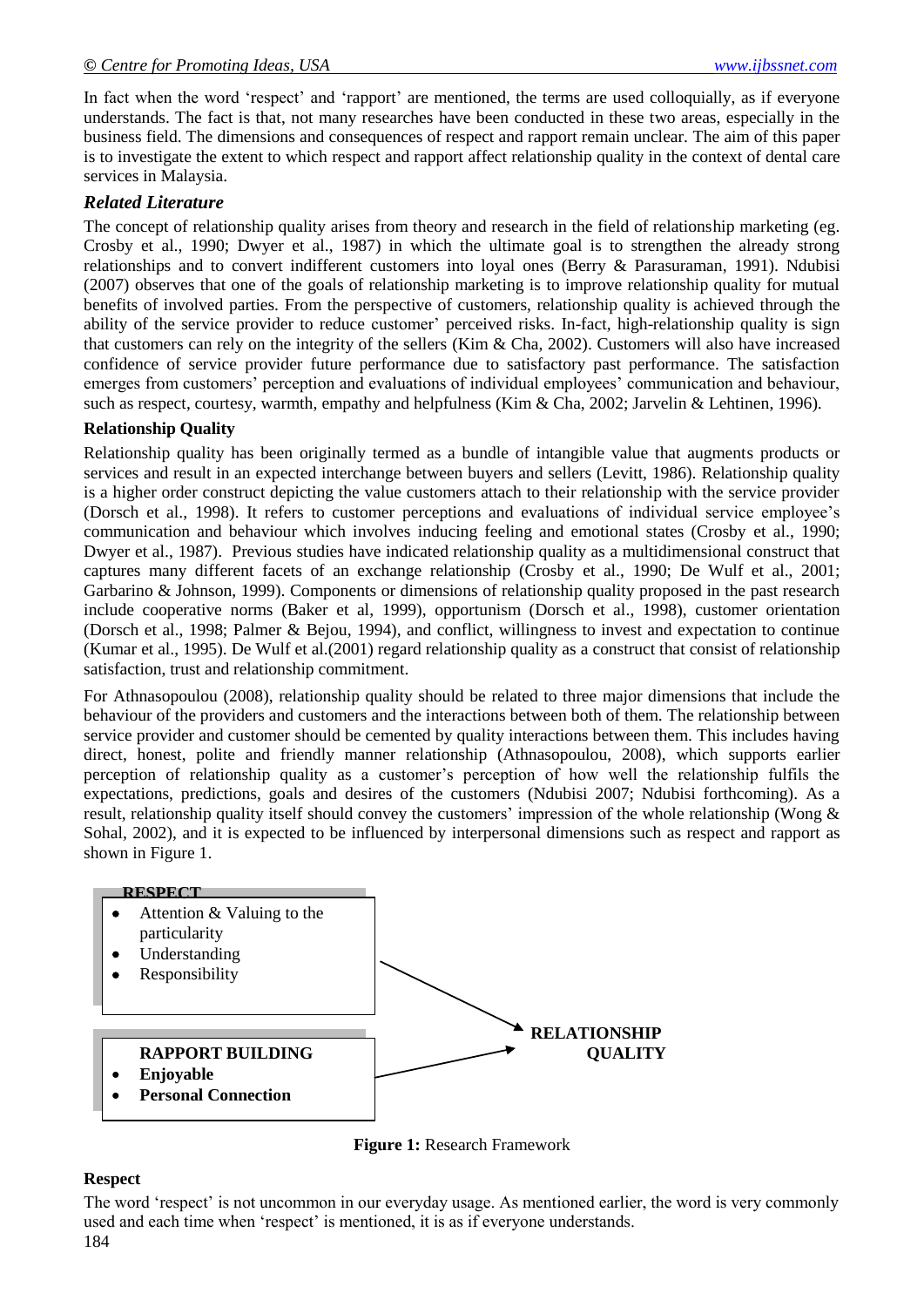On the other hand, in the actual academic world, to understand "respect" is very complex. Even though the term *respect* is widely used in the society, its dimensions and operationalisation are unclear. To our knowledge, no large scale empirical research has been conducted on the phenomenon of feeling respected – not respected. The concept of respect by many researchers is usually based on the work by Kant. In fact, Kant was the first Western philosopher to place respect for persons as central to moral theory. Kant's work focuses on the strong believe of the importance of treating others never simply as a means but always at the same time as an end (Kant, 1964). In other words, "it is morally obligatory to respect every person as a rational agent" (Davis, 1993). Dillon (1992) offers respect as "most generally, a relation between a subject and an object, in which the subject responds to the object from a certain perspective in some appropriate way".

Even though, respect can be considered as an "old" concept judging from the extensive usage of the word itself, respectful behaviours actually varies by definition and making it a deceiving complex concept after all (Sung, 2004). In the psychology literature, respect has been used under 4 different themes (Langdon, 2004). Those themes include: (a) social power, (b) social rules, (c) caring and (d) equality and accepting differences. Respect as caring involves the feeling of care and loving towards others (Frei & Shaver, 2002). Although this theme is qualitatively different from other themes, it serves as a very important basis in conceptualizing the concept of respect towards customers (Langdon, 2007; Parse, 2006; Noddings, 1984, Dillon, 1992). Care respect is thought to be the best basis in conceptualizing respecting customers due to it unique blend of morality, compassionate, responsive and caring for other individual (Dillon, 1992). The whole idea of care respect is what is known as "meeting the others morally" (Noddings, 1984). Dillon (1992) proposes a concept with three dimensions; namely attention and valuing of the particularity, understanding and responsibility. Dillon believes the combination of the three dimensions will produce a kind of respect that we (as individuals) owe to all, and not just our loved ones (1992). The dimensions of respect in this study include: 1) attention and valuing, 2) understanding and 3) responsibility (see Dillon"s 1992 typologies).

The first dimension is attending to a particularity which means appreciating and cherishing each person as an unrepeatable individual (Dillon, 1992). It involves an acceptance of the differences of others that goes beyond toleration. Attention here also carries the need to be sympathetic, cherishing and concern to be involved in engagement with participation of others. All in all, this dimension urges the need to value differences in others and not viewing it as a barrier to be overcome. The second dimension, understanding is about trying to understand a person in his own terms. Understanding is not just simply a precondition to care respect but also trying to understand a person"s own consciousness, his activities and his purposes (Dillon, 1992). In this dimension, one should avoid making assumptions about another person. To understand other persons, it demands a great effort which is curbed by our limited abilities to understand others (Dillon, 1992). It eschews mindless stereotyping and promotes mindfulness (Ndubisi forthcoming).

Last but not least is responsibility. Care respect here highlights our individual responsibility as a care respecter in a community. This dimension involves caring for a person in the sense of helping them to pursue their end, acting to promote their goods and assisting them to satisfy their needs and wants (Dillon, 1992). It is expected that a positive relationship exists between respect and relationship quality.

*H1: There is a significant relationship between respect and relationship quality.*

*H1a: Attention and valuing particularity is significantly associated with relationship quality.*

*H1b: Understanding is significantly associated with relationship quality.*

*H1c: Responsibility is significantly associated with relationship quality.*

#### **Rapport**

Similar to respect, rapport is such a familiar concept that almost everyone can identify with. Literature on the concept of rapport has been developed in a number of different disciplines studying human interaction including marketing, psychology and education. Most studies on rapport were done on education (eg Faranda & Clarke, 2004; Smart et al., 2003). In the marketing literature, rapport has been studied from the perspective of sales or service relationship (Brooks, 1989; Nickels et al., 1983; Weitz et al., 2007) However, a precise definition of rapport is not clearly delineated (Tickle-Degnen & Rosenthal, 1987). Most of the definition suggests rapport as good relationship experience (eg Weitz et al., 2007). By referring to psychotherapist-client interactions, Gfeller et al. (1987) describe rapport as the quality of a relationship. Carey et al. (1986) define it as a quality of relationship characterized by satisfactory communication and mutual understanding. In this paper we model rapport as an antecedent to relationship quality rather than a dimension to demonstrate (in line with logic) that increases in the former can lead to increases in the later. Tickle-Degnen and Rosenthal (1990) suggest that people experience rapport when "they click" with one another or feel the good interaction due to chemistry. The term has been defined as a quality in the relationship or connection between interactants, especially relations marked by harmony, conformity, accord and affinity (Bernieri et.al., 1996).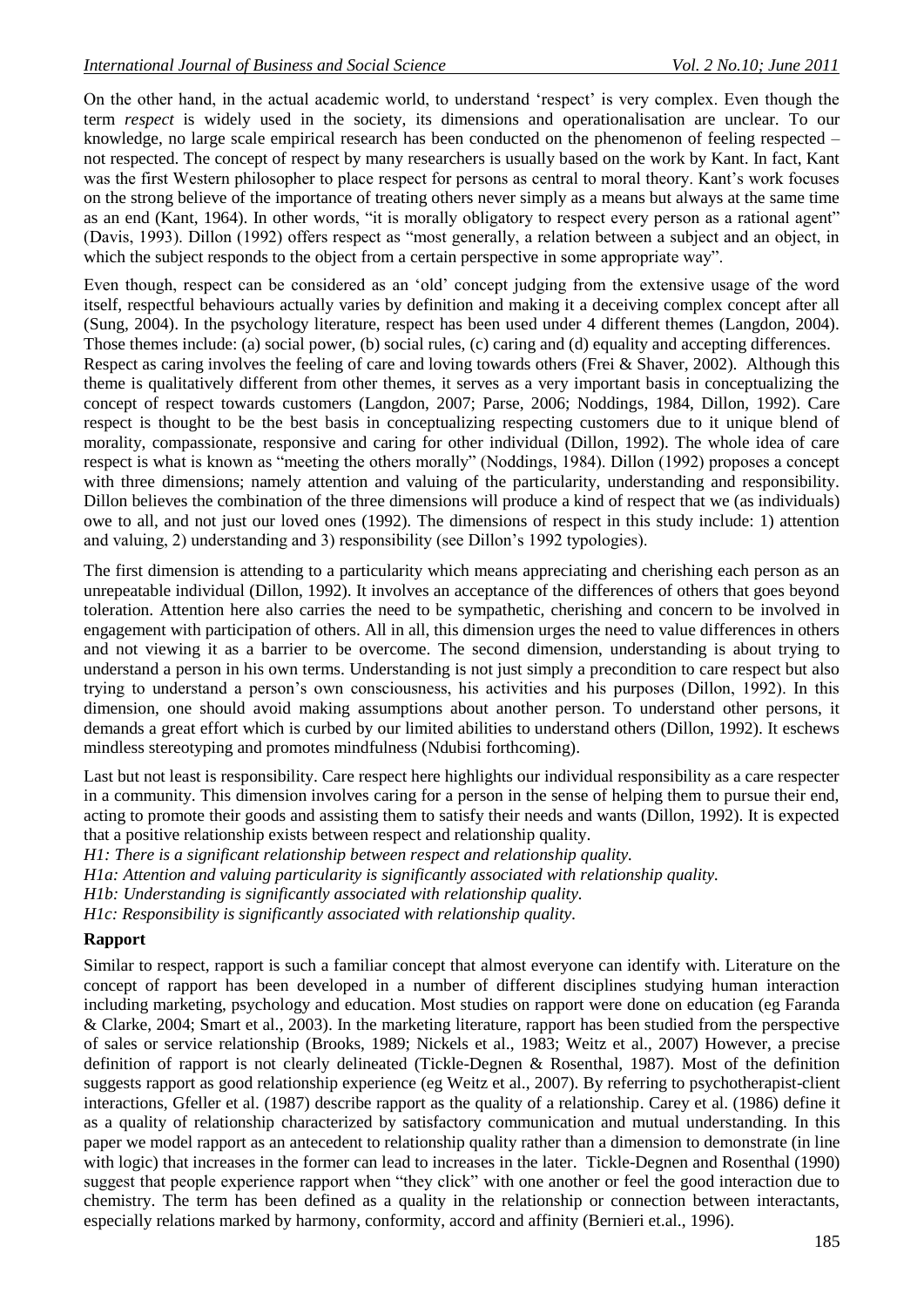LaBahn (1996) in an examination of ad agency-client relationships defines rapport as "the client"s perception that the personal relationships have the right "chemistry" and are enjoyable". Considering all definitions, one common theme between all is characterized by an enjoyable interaction in which participants connect on some level (Gremler & Gwinner, 2000). Gwinner and Gremler (2008) have also come out with various dimensions of rapport. However those variables are basically customers" point of view on rapport. Combining all, customers" opinion, they have coined five dimensions of rapport building. Those five dimensions include: 1) attentive behaviour, 2) courteous behaviour, 3) common grounding behaviour, 4) connecting behaviour and 5) information sharing behaviour. However, these are only customers" point of view of rapport and are not backed up with empirical research. In fact, the research reveals that with those dimensions, rapport is not enhanced (Gremler & Gwinner, 2008). The definition by Gremler and Gwinner (2000) is much more relevant to marketing. They define rapport as the character of the interaction between employees and customers (Gremler & Gwinner, 2000). Among others, they suggest that rapport consists of two important dimensions; namely enjoyable interaction and personal connection.

Both are perceived by customers and employees as important in the development of relationships in service contexts. Enjoyable interaction refers to "an affect laden, cognitive evaluation of one"s exchange with employee."It is characterized by a personal connection between the two intectants (Gremler & Gwinner, 2000). Perhaps this enjoyable interaction component of rapport is comparable to what Tickle-Degnen and Rosenthal (1990) term as "positivity" describing a feeling of care and friendliness. Personal connection is a reflection of the customer"s perception of a bond between them and the service provider. It is present when there is a strong affiliation with the other based on some tie (Gremler and Gwinner, 2000). This line of thought is supported by Macintosh (2009) which suggests building customer rapport is an important intermediate step in the relationship building.

This leads to the next hypotheses:

*H2: There is a significant relationship between rapport and customer loyalty. H2a: Attention and valuing particularity is significantly associated with customer loyalty. H2b: Understanding is significantly associated with customer loyalty.*

### *Methodology*

The population of this study is customers of dental clinics in Kuala Terengganu (east coast of Malaysia) and Kuala Lumpur (central and capital city of Malaysia). Altogether, 16 dental clinics were approached to participate in the survey. Out of 16, ten clinics (five in Kuala Terengganu and another five in Kuala Lumpur) accepted the invitation and participated in the study. Participation by the customers of these clinics was purely voluntary. Structured questionnaire was used as a mean for data collection. Therefore the need for data collector was obvious. University students were recruited and trained to serve as data collectors. They were chosen on the basis of some background experience in research and data collection. This technique has proven to be successfully used in a variety of service marketing researches (eg Bitner et al., 1990; Gwinner et al. 1998). Data was collected using a structured questionnaire with questions in prearranged order. The questionnaire items were adapted from different sources to suit the study. Items for respect and rapport building were adapted from Dillon (1992), Dickert and Kass (2009), Gremler and Gwinner (2008). Modelling rapport together with respect gives a holistic picture than studying the two constructs separately. In this sense, the study adds value to the present knowledge in the area.

Items for relationship quality were adapted from Hennig-Thurau (2002) and Ndubisi (2007). All items were measured on a seven-point Likert scale ranging from 1 indicating "strongly disagree" to 7 indicates"strongly agree". The exercise was conducted over a period of three weeks, five-days-a-week between 10.00 am until 4.00 pm, and continued from 8.00 until 10.00pm. The time was designed to suit the time the clinics open and close to customers. A total of 1200 questionnaires were distributed and 583 (49 percent) were returned. However, 20 were voided because of incomplete data, resulting in 563 usable responses. Factor analysis was performed on all questionnaire items to establish their suitability for performing the subsequent multivariate analysis. The results presented are based on parsimonious sets of variables, guided by conceptual and practical considerations with loadings of 0.50 and above (Hair et al., 1998), and cross loadings below 0.20. The varimax factor rotation was employed for the analysis. High communality values were recorded for all the variables, indicating that the total amount of variance an original variable shares with all other variables included in the analysis is high. Overall, the results show that the construct measures are valid. The summarised results of factor analysis are shown in Table II.

#### *Results*

186 The summary of the demographic compositions of the respondents is as shown in Table I. The participants in this study were predominantly females (57.5 percent), majority (68.7 percent) of the respondents were Malay.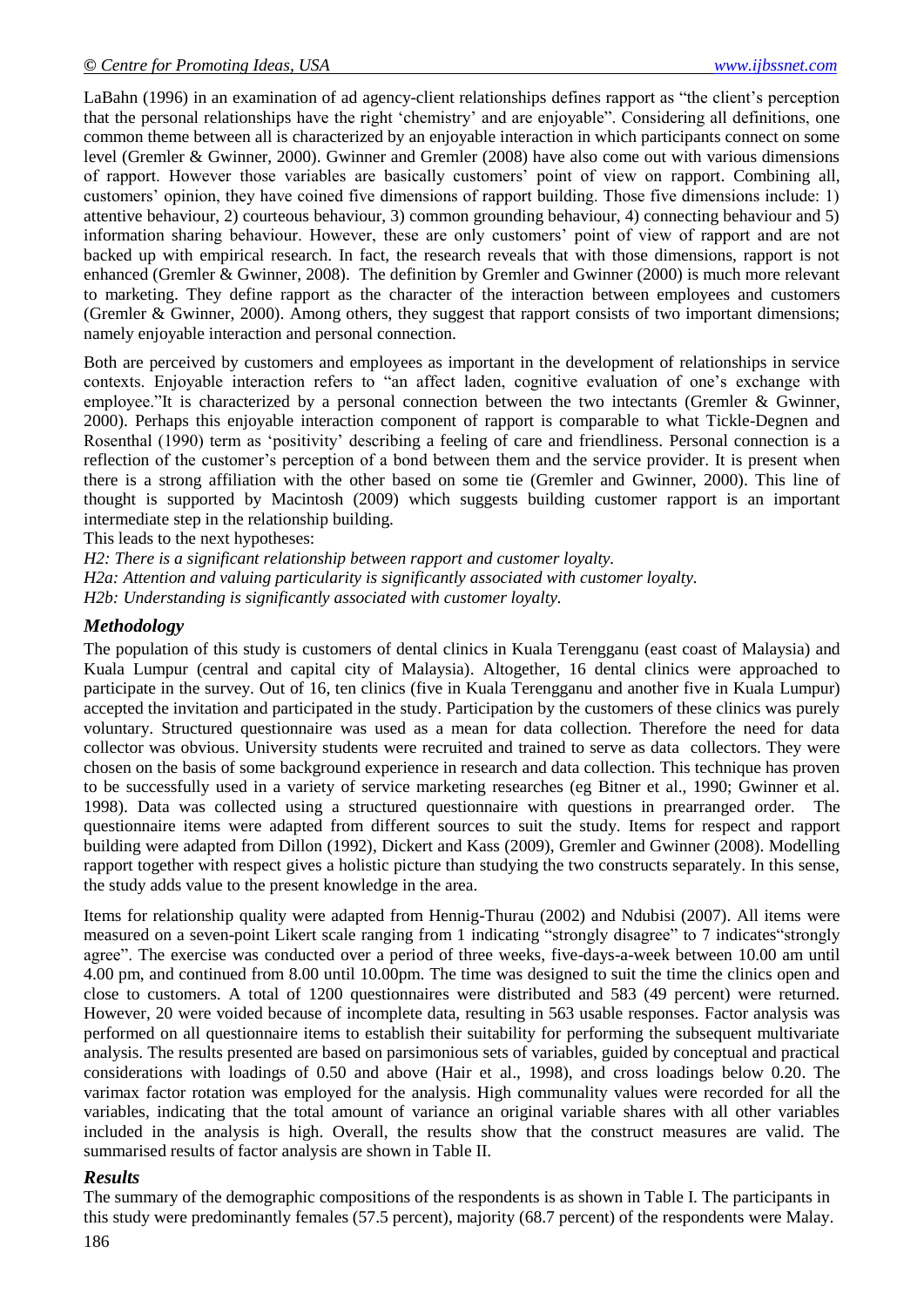Ages of between 18 - 28 years old (49.9 percent) were in majority. Most possessed a bachelor degree (37.5 percent) and work in the private sector (30.4 percent). Full details are shown in Table I.

| No | Profile                  | Description           | Responses | Percentage |
|----|--------------------------|-----------------------|-----------|------------|
| 1  | Location                 | Kuala Terengganu      | 336       | 59.7       |
|    |                          | Kuala Lumpur          | 227       | 40.3       |
| 2  | Gender                   | Male                  | 239       | 42.5       |
|    |                          | Female                | 324       | 57.5       |
| 3. | Age                      | $18 - 28$ years       | 281       | 49.9       |
|    |                          | $29 - 42$ years       | 180       | 32.0       |
|    |                          | $43 - 60$ years       | 89        | 15.8       |
|    |                          | Above 60              | 13        | 2.3        |
| 4. | Ethnicity                | Malay                 | 387       | 68.7       |
|    |                          | Chinese               | 101       | 17.9       |
|    |                          | Indian                | 54        | 9.6        |
|    |                          | Others                | 21        | 3.7        |
| 5  | <b>Education</b> level   | <b>High School</b>    | 155       | 27.5       |
|    |                          | HSC/Diploma           | 158       | 28.1       |
|    |                          | Degree / Professional | 211       | 37.5       |
|    |                          | Post Graduate         | 39        | 6.9        |
| 6. | <b>Employment Status</b> | Employed              | 416       | 73.9       |
|    |                          | Unemployed            | 147       | 26.1       |
| 7. | Employer                 | Private               | 171       | 30.4       |
|    |                          | Government Servant    | 138       | 24.5       |
|    |                          | Self-employed         | 88        | 15.6       |
|    |                          | Unemployed            | 166       | 29.5       |

Table I: Respondent's demographic Profile

#### *Factor and Reliability Analysis*

We started off with 33 items loading on five factors – attention, understanding, responsibility, rapport building and relationship quality. Two items (*Service provider shows warm regards to customers;* and *The service provider finds ways to understand customers different terms*) were dropped from the 2<sup>nd</sup> round due to high cross loadings. In the third round of FA, another item (*In thinking about my relationship with the service provider, I enjoy interacting with the service provider*) was dropped for the same reason. Another item (*the service provider is committed to attending to the individual needs of the customers*) was also dropped from the 4<sup>th</sup> round. Finally, the remaining 28 items (shown in Table 1) loaded well on five dimensions with scores over 0.50 (Hair et al., 1998). Thus, the validity of measures was being established, confirming that the individual items are measuring the same construct and thus are highly inter-correlated (Nunnally, 1978).

Table II shows the key dimensions, items, loadings and communality statistics. The Kaiser-Meyer-Olkin measure of sampling adequacy gives a high total of 0.954 and Bartlett"s Test of sphericity value is significant  $(p = 0.000)$  Five items loaded on the attention and valuing to the particularity dimension with variance of 61.97 percent, understanding with four items contributes a variance of 10.12 percent, responsibility accounts for 10.293 percent with five items, rapport explains 12.75 percent variance with nine items and relationship quality with five items contributes 4.87 percent variance. The first underlying dimension (F1) of the factor analysis is attention which comprises of items such as the service provider acknowledges that people are different, the service provider sees customers as they really are, the service provider values customers, customers are being treated well regardless of their background and the service provider makes an effort to identify customers by name.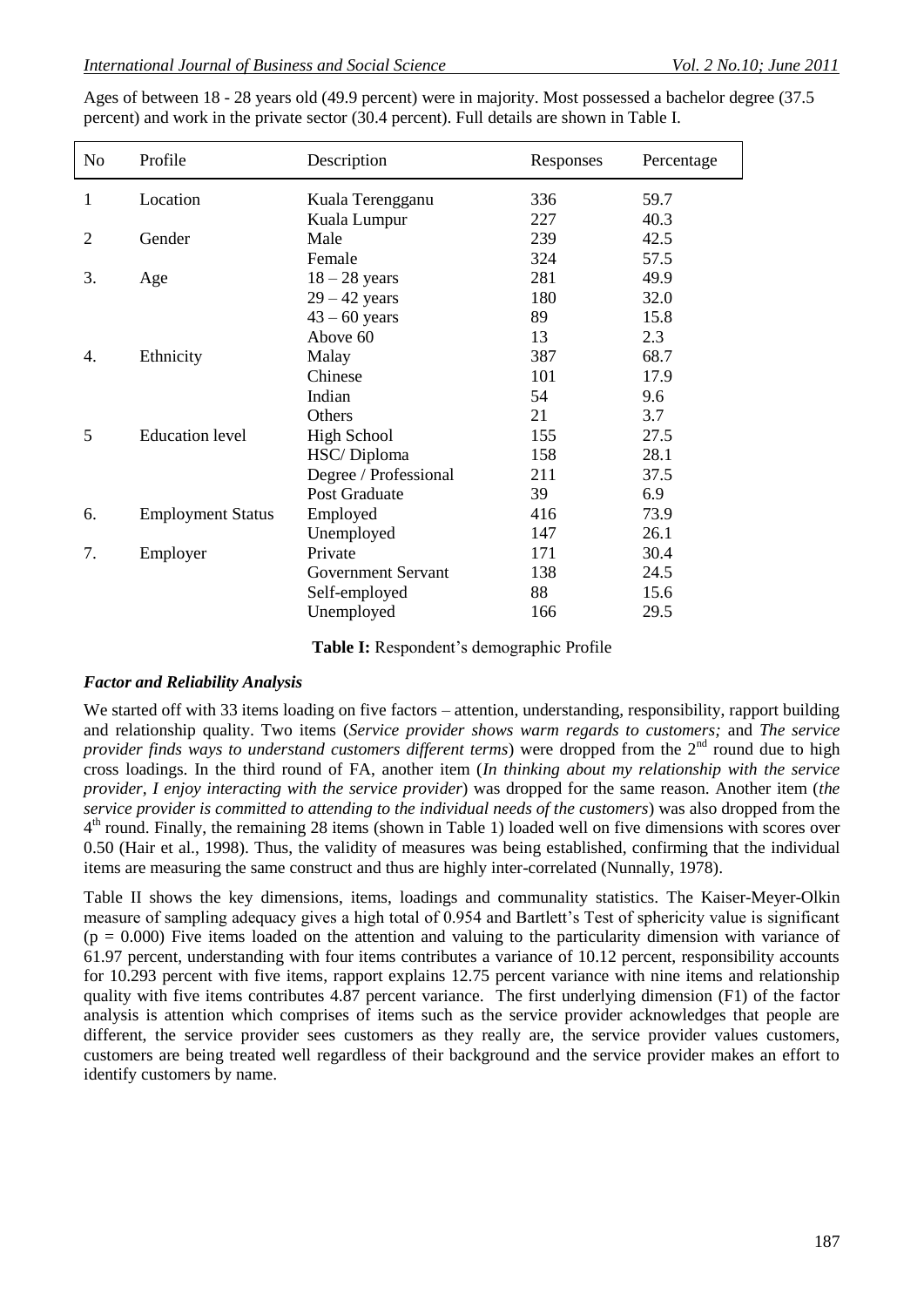# **Table 2:** Factor Loading and Communalities

| <b>RESPECT</b>            | <b>Key Dimensions and Items</b>                                                                      | <b>Loadings</b> | <b>Communalities</b> |
|---------------------------|------------------------------------------------------------------------------------------------------|-----------------|----------------------|
|                           | F1 – Attention and Valuing to the particularity                                                      |                 |                      |
|                           | 1. The service provider acknowledges that people<br>are different.                                   | 0.780           | 0.649                |
| 2.                        | The service provider sees customers as they<br>really are.                                           | 0.767           | 0.685                |
|                           | 3. The service provider values customers.<br>4. The service treat customers well regardless          | 0.668           | 0.637                |
|                           | of their background.<br>5. The service provider makes an effort to                                   | 0.652           | 0.628                |
|                           | identify customers by name.                                                                          | 0.609           | 0.559                |
| <b>F2- Responsibility</b> | 1. The service provider responds to me as part of<br>his / her responsibilities                      | 0.740           | 0.698                |
| 2.<br>3.                  | The service provider regards customers as important<br>The service provider wants to hear my comment | 0.707           | 0.699                |
|                           | and opinion.                                                                                         | 0.599<br>0.641  | 0.595<br>0.660       |
|                           | 4. The service provider is happy to have me as customer                                              |                 |                      |
|                           | 5. I just trust the service provider.                                                                | 0.559           | 0.513                |
| F3-Understand             |                                                                                                      |                 |                      |
|                           | 1. The service provider does not make any                                                            |                 |                      |
|                           | assumption towards the customers.                                                                    | 0.627           | 0.568                |
|                           | 2. The service provider is sympathetic to the                                                        |                 |                      |
|                           | customers                                                                                            | 0.717           | 0.666                |
| 3.                        | The service provider is interested to relate his /                                                   |                 |                      |
|                           | her experience to the customers.                                                                     | 0.734           | 0.672                |
|                           | 4. The service provider understands my needs                                                         | 0.530           | 0.544                |
| <b>RAPPORT</b>            |                                                                                                      |                 |                      |
| F4 - Enjoyable            |                                                                                                      |                 |                      |
| 1.                        | The service provider creates a feeling of 'warmth' in<br>our relationship                            | 0.595           | 0.545                |
| 2.                        | The service provider relates to me well.                                                             | 0.692           | 0.661                |
| 3.                        | Thinking about my relationships, I have a harmonious                                                 |                 |                      |
|                           | relationship with the service provider.                                                              | 0.746           | 0.690                |
|                           | 4. The service provider has a good sense of humour                                                   | 0.752           | 0.679                |
|                           | 5. I am comfortable interacting with the service provider                                            | 0.762           | 0.677                |
|                           | <b>F6-Personal Connection</b>                                                                        |                 |                      |
| 6.                        | I feel like there is a "bond" between the service                                                    |                 |                      |
|                           | provider and me.                                                                                     | 0.778           | 0.673                |
| 7.                        | I look forward to going to the same service provider                                                 | 0.640           | 0.608                |
| 8.                        | The service provider likes me as a person.                                                           | 0.576           | 0.599                |
| 9.                        | I have a close relationship with the service provider.                                               | 0.581           | 0.624                |
|                           | <b>F5</b> – Relationship Quality                                                                     |                 |                      |
|                           | 10. My relationship with the service provider is what I<br>really want.                              | 0.708           | 0.640                |
|                           | 11. I have a very close relationship with this service<br>provider.                                  | 0.728           | 0.628                |
|                           | 12. My relationship with the service provider meets my<br>goals                                      | 0.675           | 0.573                |
|                           | 13. My relationships with the service provider fulfils<br>my expectations.                           | 0.583           | 0.544                |
|                           | 14. Overall, I have a good relationship with the service<br>provider.                                | 0.500           | 0.437                |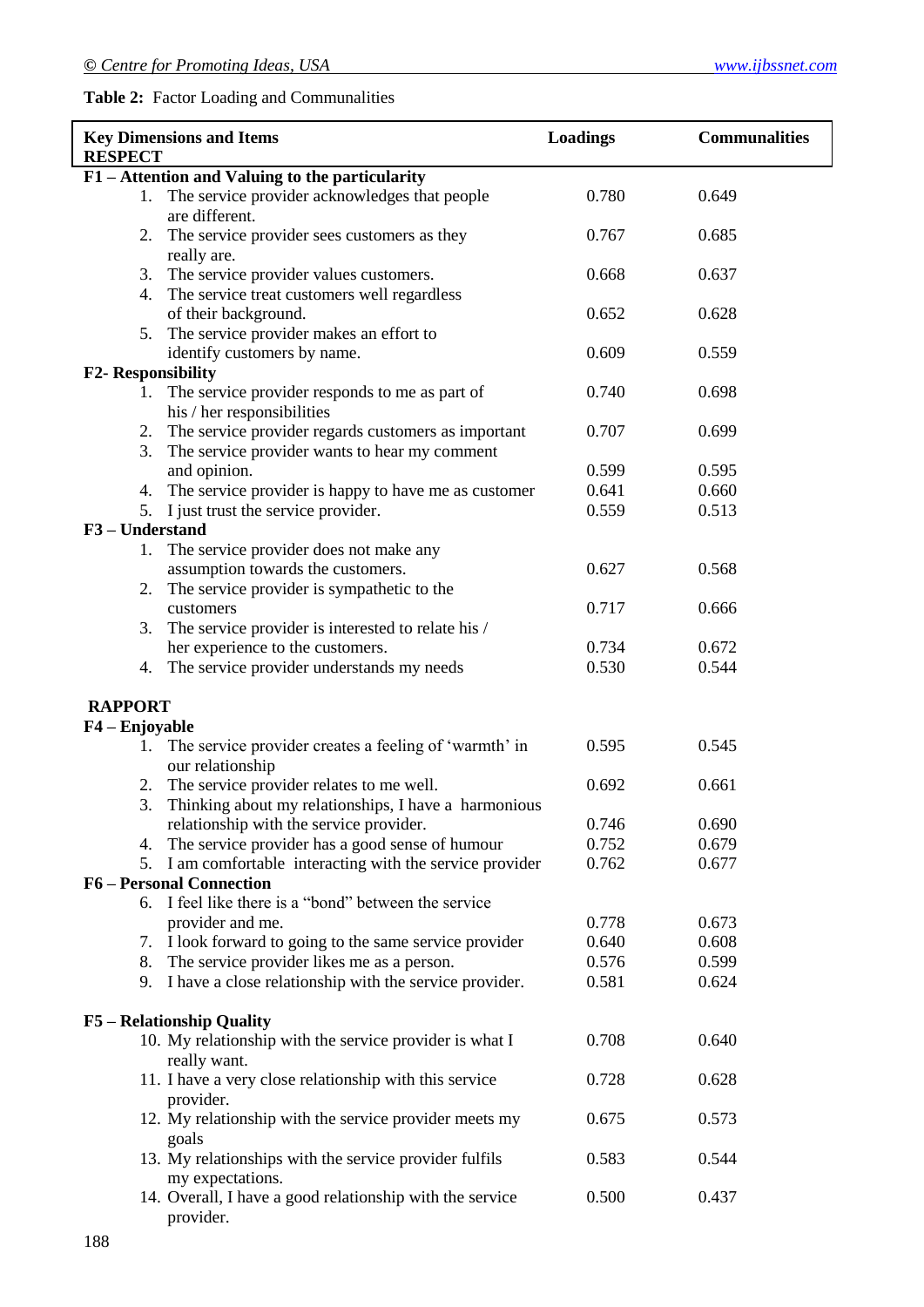The second dimension (F2) consists of items that relate to understanding a person in his own terms. The items in this dimension fulfil the demand to understand others with our great effort and limited capabilities (Dillon, 1992). The items in this dimension include: the service provider does not make assumptions towards the customers, sympathetic to consumers, interested to relate his/her own experience to the customers and understand the customer"s needs. The third dimension is the last dimension for respect. It (F3) consists of items that relate to individual responsibility in a wider community. Items in this dimension includes how the service provider responds to customer as part of his / her responsibilities, regards customers as important, wants to hears comments and opinions from customers, happy to receive customers and develop a sense of trust in the customers. The fourth and fifth dimension (F4 & F5) consist of elements that relates to rapport building. The items used are referred to as customers' perception of being connected to and having enjoyable interactions with one or more service providers (Gremler & Gwinner, 2000).

Some of the items include the service provider relates to me well, customers have harmonious relationship, the service provider has a good sense of humour and customers feel comfortable interacting with the service provider. The sixth dimension (F6) consists of items describing overall relationship quality. Following Ndubisi (2007) this research takes relationship quality as an overall impression expressed by consumers. The items of relationship quality include: the close relationship that the customer has with the service provider, the relationship itself meets the customer"s goals, fulfils his expectations and the customer has a good relationship with the service provider, overall. The internal consistency of the instrument was tested via reliability analysis. Reliability estimates (Cronbach"s Alpha) for the construct"s dimension are as follows: attention and valuing to the particularity (0.800), understanding (0.801), responsibility (0.865), rapport building (0.918) and relationship quality (0.790), suggesting a high degree of reliability. The results exceed 0.60, the lower limit of acceptability recommended by Hair et al. (1998).

### **Correlation among Variables**

Pearson correlation was used to test for association. The result of Pearson correlation (shown in Table 3) supports the notion that there are significant positive correlations between relationship quality and the two variables, respect and rapport building.

|                                                  | (Att)     | (Und)     | (Res)     | (Enjoy)   | (Interact) | (RelQ) |
|--------------------------------------------------|-----------|-----------|-----------|-----------|------------|--------|
| Attention and Valuing to the particularity (Att) | 1.00      |           |           |           |            |        |
| Understanding (Und)                              | $0.554**$ | 1.00      |           |           |            |        |
| Responsibility (Res)                             | $0.668**$ | $0.582**$ | 1.00      |           |            |        |
| Enjoyable (Enjoy)                                | $0.456**$ | $0.451**$ | $0.532**$ | 00.1      |            |        |
| Personal Interaction (Interact)                  | $0.420**$ | $0.460**$ | $0.517**$ | $0.780**$ | 1.00       |        |
| <b>Relationship Quality</b>                      | $0.424**$ | $0.430**$ | $0.512**$ | $0.552**$ | $0.520**$  | 1.00   |

**Table 3:** Correlations among Variables

\*\*Correlation is significant at the 0.01level (2 tailed)

All the dimensions of respect (attention and valuing to the particularity, understanding and responsibility) and rapport building (enjoyable and personal connection) demonstrated a significant correlation with relationship quality ( $r = 0.424$ , 0.430, 0.512, 0.552 and 0.520 respectively).

## **Regression Analysis**

Further investigation using multiple regression analysis (as shown in Table 4) was conducted. The results show that respect (with three dimensions namely attention and valuing to the particularity, understanding and responsibility) and rapport building (with two dimensions – enjoyable and personal connection) contribute significantly (F=139.049; p=0.000) predict 38 percent of the variations in relationship quality. Therefore, those dimensions predict a significant change in relationship quality.

The results further show that there is a marginal relationship between understanding ( $t = 3.092$ ,  $p = 0.002$ ) and relationship quality. Besides that there are significant relationship between responsibility ( $t= 4.514$ ;  $p= 0.000$ ), enjoyable (t=7.032; p=0.000) and personal connection (t=3.900; p= 0.000) with relationship quality at 5 percent significant level. The result shows no significance relationship between attention and valuing to the particularity (p= 1.284) and relationship quality. Of all the four dimensions, enjoyable (rapport building) possesses the strongest value, followed by responsibility and understanding respectively.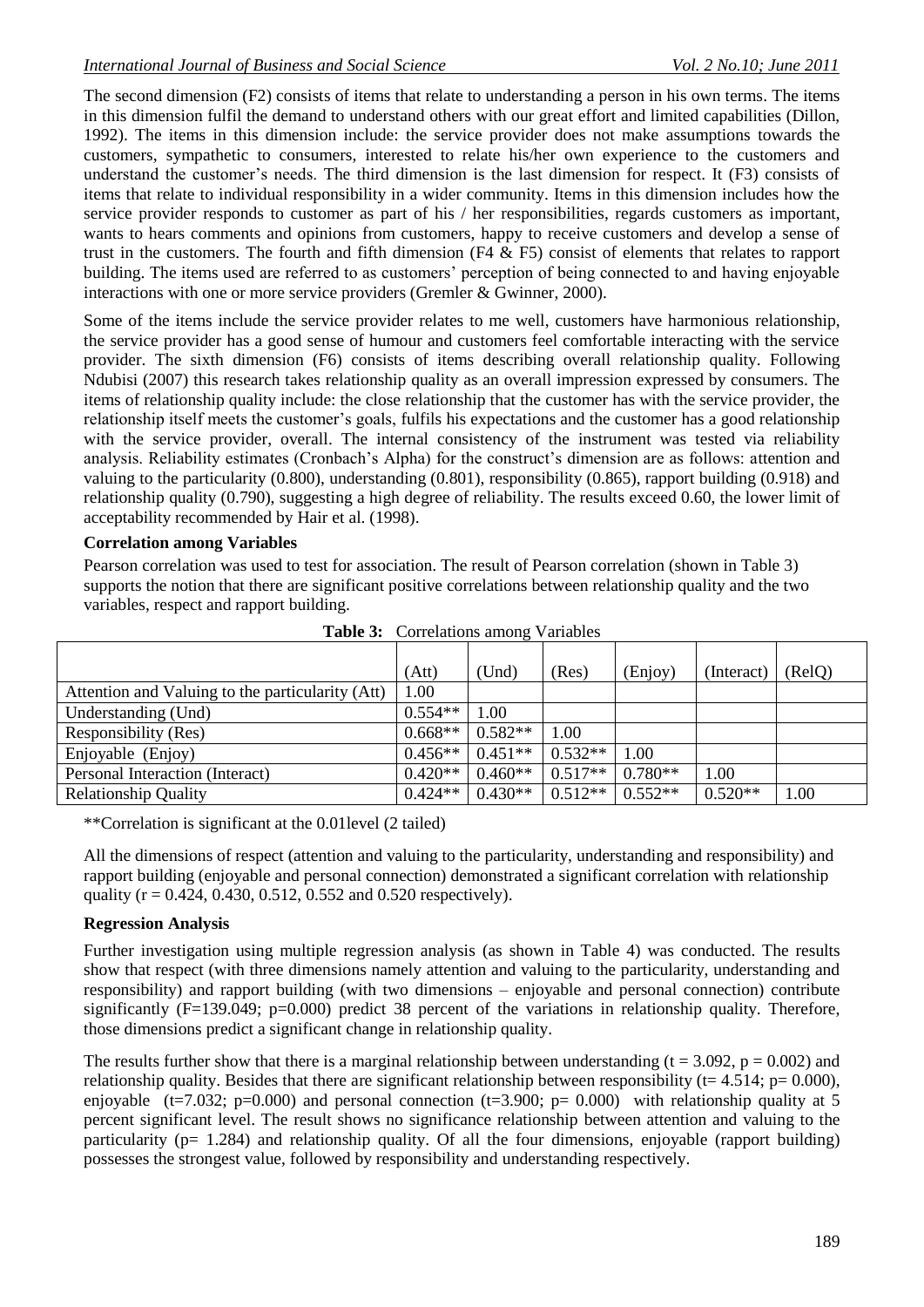| <b>SUMMARY</b>  |             | <b>ANOVA</b> |       | <b>DIMENSIONS</b>                              |              |       |       | <b>COLLINEARITY</b><br><b>STATISTICS</b> |            |
|-----------------|-------------|--------------|-------|------------------------------------------------|--------------|-------|-------|------------------------------------------|------------|
| R               | R<br>Square | F            | Sig   |                                                | <b>B</b> eta |       | P     | Tolerance                                | <b>VIF</b> |
| $0.740^{\circ}$ | 0.383       | 139.049      | 0.000 | 1. Attention & Valuing<br>to the particularity | 0.046        | 1.284 | 0.199 | 0.431                                    | 2.322      |
|                 |             |              |       | Understanding                                  | .110         | 3.092 | 0.002 | 0.436                                    | 2.292      |
|                 |             |              |       | 3. Responsibility                              | 0.170        | 4.514 | 0.000 | 0.390                                    | 2.567      |
|                 |             |              |       | Enjoyable<br>4.                                | 0.274        | 7.032 | 0.000 | 0.364                                    | 2.748      |
|                 |             |              |       | 5. Personal Connection                         | 0.150        | 3.900 | 0.000 | 0.375                                    | 2.688      |

#### **Table 4 :** Summary of Regression Analysis

a. Predictors (constant) enjoyable, personal connection, attention, understanding, responsibility

b. Dependent variable: RELATIONSHIP QUALITY

#### *Discussions and conclusions*

It is true after all that as competition in service industries increases, reflecting a new age of service commoditization (Pine & Gilmore, 1998), managers are looking for new ways to differentiate their service products. Among such new ways are perhaps respecting and build rapport with customers. The whole research proved that rapport and respecting customers are indeed two examples of cost-effective customer retention strategies. The idea is that a personal relationship whether in the form of friendship or simple camaraderie, creates in service customers a perception of high overall relationship quality with service providers. From the results it is clear that respect and rapport building explain a significant amount of variance in relationship quality in service business. Therefore, respecting customers and build rapport do matter in the relationship between service provider and customers. Comparing between the two dimensions, rapport shows a stronger impact on relationship quality.

Thus establishing rapport between dentists, nurses and customers is critical in creating quality relationship, which ultimately results to repeat patronage. The finding supports the similar notion by Yu (2009) who mentions that establishing rapport is the very first step in the development of an effective nurse-patient relationship; it occurs at the first point of contact with patients (Yu, 2009). The most influential dimension of respect is responsibility. The finding supports the definition by Gallagher (2007) which takes respect as a relationship between subject and object. Service providers need not only recognize but to be responsive to the customers (Gallagher, 2007). Understanding is another important driver of respect in building up relationship quality with customers. Evidence from the customer – service provider relationship (from dental clinics) in two different locations in Malaysia – Metropolitan Kuala Lumpur and traditional Islamic Terengganu supports the notion of respect as an important driver of relationship quality. This means that irrespective of the nature of service and the level of development of the society, respect also serves as an important factor shaping customers perceptions of relationship quality.

#### *References*

- Athanasopoulou, P. (2009). Relationship quality: A critical literature review and research agenda. *European Journal of Marketing, Vol 43*(5/6), 583 - 610.
- Baker, T. L., Simpson, P.M. and Siguaw, J.A. (1999). The impact of supplier's perception of reseller market orientation on key relationship construct. *Journal of the Academy of Marketing Science, Vol 27(Winter),* 50 - 57.
- Beatty, S. E., Mayer, M.,Coleman, J.E., and Reynolds, K.E. (1996). Customer-sales associate retail relationships. *Journal of Retailing, Vol 72*(Fall), 223 - 247.
- Berniari, F. J., Gillis, J.S., Janet, M.D. and Grahe, J.E. (1996). Dyad rapport and the accuracy of its judgement across situations: A lens model analysis. *Journal of Personality and Social Psychology, Vol 71*(1), 110 - 129.
- Berry, L. (1995). Relationship marketing of services: Growing interest, emerging perspectives. *Journal of the Academy of Marketing Science, Vol 2*(4), 236 - 245.
- Berry, L. and Parasuraman, A. (1991). *Marketing Services: Competing Through Quality*. New York: The Free Press.
- Bitner, M. J., Booms, B.H. and Tetreault, M.S. (1990). The service encounter: Diagnosing favourable and unfavourable incidents. *Journal of Marketing,* (54), 71- 84.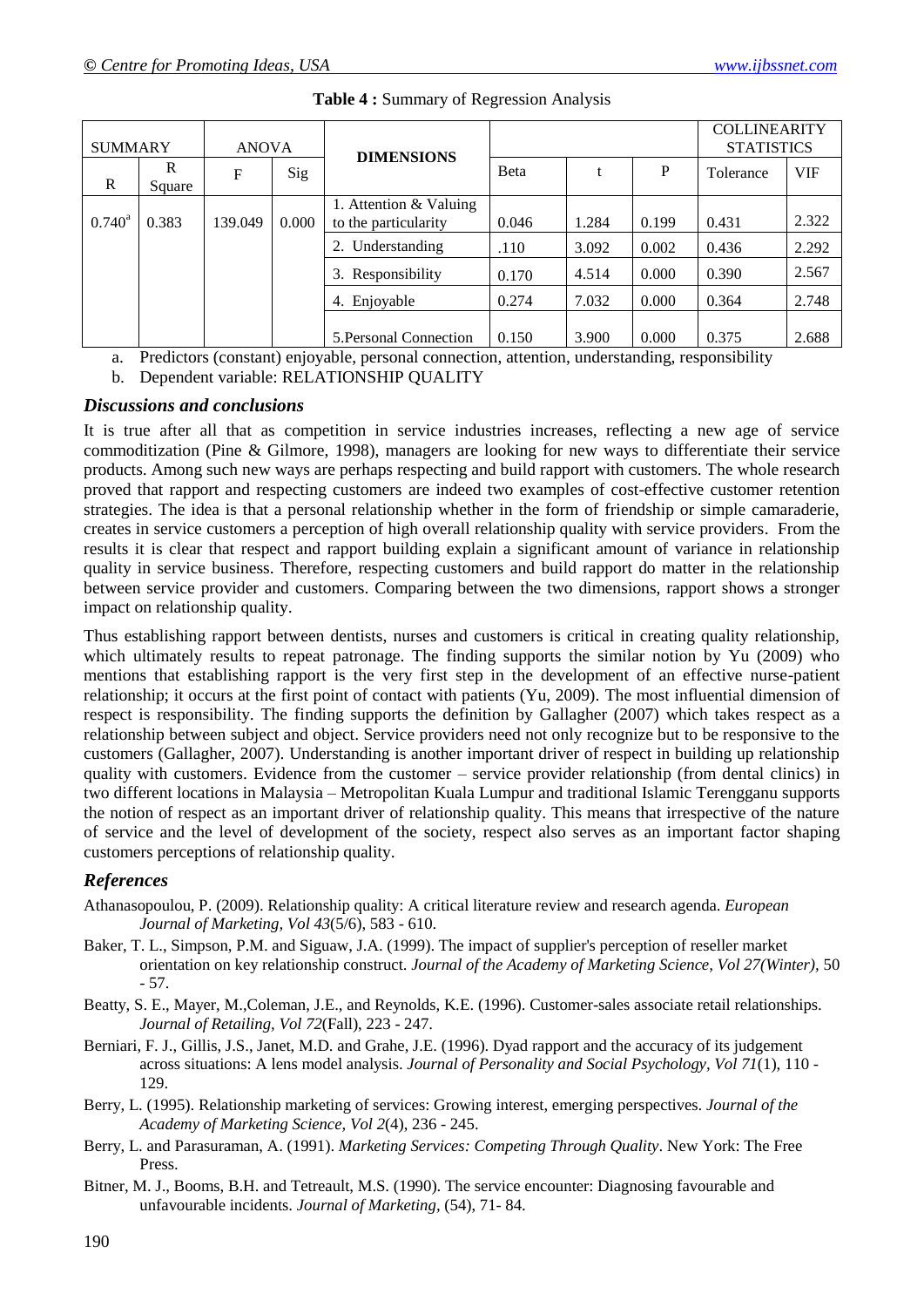Brooks, M. (1989). *Instant Rapport: Neurolinguistic Programming*. New York NY: Warner Books.

- Carey, J. C., Hamilton, D.L.and Shaklin, G. (1986). Development of an instrument to measure rapport between college roommates. *Journal of College Student Personnel, Vol 27*(3), 269 - 273.
- Carmeli, A., Brueller, D. and Dutton, J.E. (2009). Learning behaviours in the workplace: The role of high quality interpersonal relationships and psychological safety. *Systems Research and Behavioural Science, Vol 1*(26), 81 - 98.
- Clark, M. A., Peck, H., Payne, A., & Christopher, M. (1995). *Relationship Marketing for Competitive Advantage*. Oxford: Butterworth-Heinemann.
- Crosby, L. A., Evans, K.R., and Cowles, D. (1990). Relationship quality in services selling: An interpersonal influence perspectives. *Journal of Marketing, Vol 54*(July), 68 - 81.
- Davis, D., and Cosenza, R.M. (1993). *Business Research For Decision Making*. Belmont, California: Wadsworth.
- De Wulf, G., Odeken-Schroder and Iacabucci, D. (2001). Investment in consumer relationship: A cross country and cross industry exploration. *Journal of Marketing, Vol 65*(Oct), 33 - 50.
- Dickert, N. W. & Kass, N.E. (2009). Understanding respect: Learning from patients. *Journal of Medical Ethics, Vol 10*(1136), 419 - 423.
- Dillon, R. S. (1992). Care and respect. In E. B. Cole, Coultrap-McQuin (Ed.), *Explorations in Feminist Ethics*. Bloomington: Indiana University Press.
- Dorsch, M. J., Swanson, S.R. and Kelley, S.W. (1998). The role of relationship quality in the stratification of vendors as perceived by customers. *Journal of Academy Marketing Science, Vol 26* (Spring), 128 - 142.
- Dwyer, F. R., Schurr, P.H. and Oh, S. (1987). Developing buyer-seller relationships. *Journal of Marketing, Vol 51* (4), 11 -27.
- Edgett, S. and Parkinson, S. (1993). Marketing for services industries A review. *The Service Industries Journal, Vol 13*(3), 19 - 29.
- Faranda, W. T., Clarke I., III. (2004). Student observation of outstanding teaching: implications for marketing educators. *Journal of Marketing Education, Vol 26*(3), 271-281.
- Frei, J. R. and Shaver, P.R. (2002). Respect in close relationships: Prototype definition, self-report assessment and initial correlates. *Personal Relationships* (9), 121 - 139.
- Gallagher, A. (2007). The respecful nurse. *Nursing Ethics, Vol 13*(3), 360 371.
- Garbarino, E.and Johnson, M.S. (1999). The different roles of satisfaction, trust and commitment in customer relationship. *Journal of Marketing, Vol 63* (2), 70 - 87.
- Gfeller, J. D., Lynn, S.J., and Pribble, W.E. (1987). Enhancing hypnotic susceptibility: interpersonal and rapport factors. *Journal of Personality and Social Psychology, Vol 52* (3), 586 - 595.
- Gremler, D. D. and Gwinner, K.P. (2000). Customer-employee rapport in service relationships. *Journal of Service Research, Vol 3*(1 (August)), 82 - 104.
- Gremler, D. D. and Gwinner, K.P. (2008). Rapport-building behaviour used by retail employees. *Journal of Retailing, Vol 84*(3), 308 - 324.
- Gwinner, K. P., Gremler, D.D. and Bitner, M.J. (1998). Relational benefits in services industries: The customer's perspectives. *Journal of the Academy of Marketing Science, Vol 26* (2), 101 - 114.
- Hair, J. G., Anderson, R.E., Tatham, R.L., and Black, W.C. (1998). *Multivariate Analysis*. New Jersey: Prentice Hall Inc.
- Hennig-Thurau, T. (2000). Relationship quality and customer retention through strategic communication of customer skills. *Journal of Marketing Management, Vol 16*(1/3), 55-79.
- Jain, A., Pinson, C. and Malhotra, N.K. (1987). Customer loyalty as a construct in the marketing of banking services. *International Journal of Bank Marketing, Vol 5*(3), 49 - 72.
- Jarvelin, A. and Lehtinen, U. (1996). Relationship quality in business-to-business service context. In B. Brown, Edvardsson, S.W., Johnston, R., Scheuing, E.E. (Ed.), *QUIS 5 Advancing Service Quality: A Global Perspectives*. Leamington: Warwick Printing Company.
- Kant, I. (1964). *Groundwork of the Metaphysics of Morals (H.J. Pattons Trans.)*. New York: Harper Torchbooks.
- Kim, W. G. and Cha, Y. (2002). Antecedents and consequences of relationship quality in hotel industry. *Hospitality Management* (21), 321 - 328.
- Kumar, N., Scheer, L.K. and Steenkamp, J. (1995). The effects of supplier fairness on vulnerable resellers. *Journal of Marketing Research, Vol 32*(February), 54 - 65.
- LaBahn, D. W. (1996). Advertisers perceptions of fair compensation, confidentiality and rapport. *Journal of Advertising Research, Vol 36*(March/April), 28 - 37.
- Langdon, S. W. (2007). Conceptualizations of respect: Qualitative and quantitative of four (five) themes. *The Journal of Psychology*(141), 469-484.